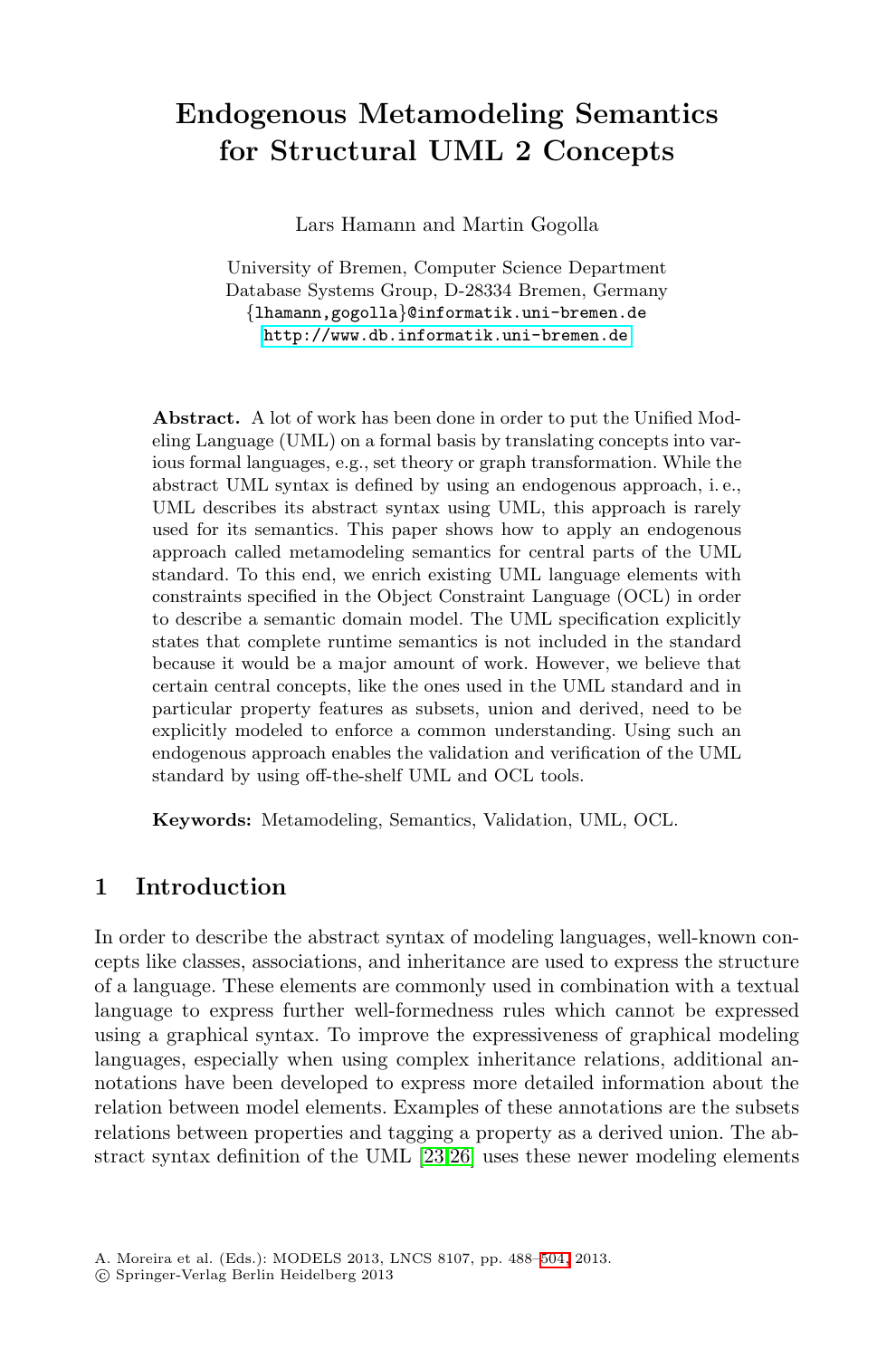since UML 2. Such a distinguished usage calls for the need of a precise definition at the syntax level (design time) and also on the semantic level (runtime)<sup>1</sup>.

In this paper, we present an endogenous approach to specify the syntax and the semantics of central concepts of modeling lan[gu](#page-15-0)[age](#page-16-5)s. To this end, we use the same formalism, i. e., class diagrams enriched with constraints expressed in the Object Constraint Language (OCL) [24,32], as used currently for the syntax description of modeling languages. To demonstrate our approach we choose particular UML language features (subsets, union and derived), but the same method may be applied to all [U](#page-2-0)ML language elements. The language features we choose are also important on their own, because they are used in MOF (i. e. [as](#page-10-0) a description language for UML) without having a proper formal semantics currently. Our work is different to other approaches, like for example [1,19], that define a formal sem[an](#page-13-0)tics for the modeling elements mentioned above, in the sense, that we use the same languages to describe the syntax and the semantics instead of translating syntactical elements into a different formalism.

The rest of this work is structured as follows: In the next section we describe the concept of metamodeling semantics. In Sect. 3 we explain our approach for metamodeling the runtime semantics of modeling elements by using well-known examples. Section 4 identifies benefits arising when using tool-based validation of modeling concepts. Before the paper ends with a conclusion and future work, we discuss related approaches in Sect. 5.

# **2 Metamodeling Semantics**

The notion *Metamodeling Semantics* can be explained well by quoting a statement from [16]:

Metamodeling semantics is a way to describe semantics that is similar to the way in which popular languages l[ike](#page-15-1) UML are defined. In metamodeling semantics, not only the abstract syntax of the language, but also the semantic domain, is specified using a model.

Metamodeling a language by defining the abstract syntax using a graphical modeling language combined with a formal textual language to express wellformedness rules is a well-known technique. The UML specification for example uses UML (or MOF which itself uses UML) in combination with the Object Constraint Language (OCL) to define its abstract syntax. In [16] this is called the *Abstract Syntax Model (ASM)*, which defines the valid structures in a model. The same technique is rarely used to define the semantics of a language, i. e., to specify a *Semantic Domain Model (SDM)* of a modeling language. A *semantic domain* defines the meaning of a particular language feature, whereas a semantic domain model describes this meaning by modeling the runtime behavior of a (syntactically) valid model using its runtime values and applying meaning to

 $1$  In this work, we distinguish between design time and runtime by using classes and objects. Note, that this distinction is not always appropriate.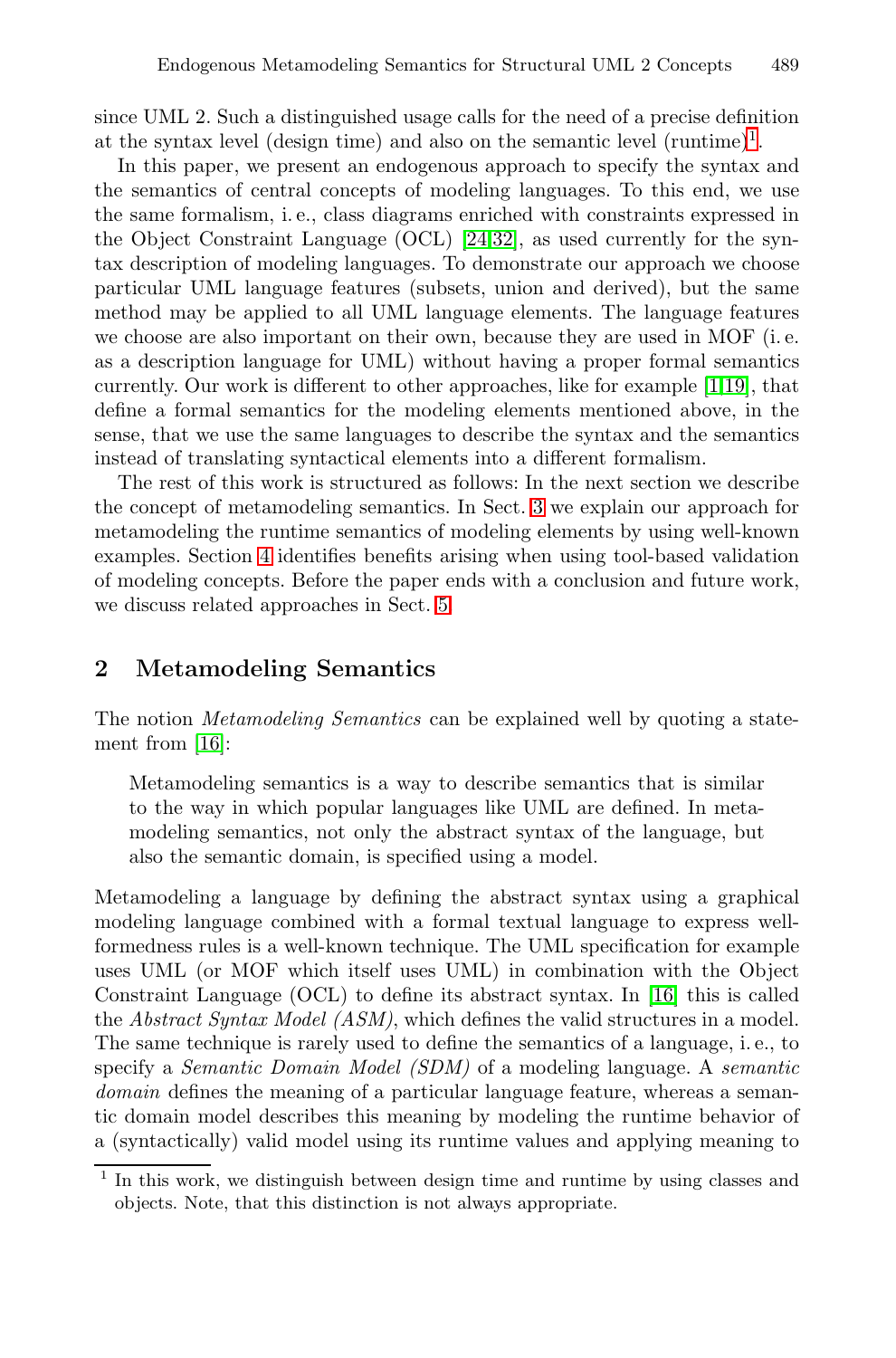them. For example, later we will see that in the UML there is the class Class in the abstract syntax part, and there is the class InstancesSpecification in the semantic domain part which together can describe (through an appropriate association) that a class (introduced at design time) is interpreted (at runtime) by a set of objects, formal[ly c](#page-16-3)aptured as instance specifications. Another publicly available example for metamodeling semantics can be found in Section 10 of the OCL specification [24]. It defines constraints on values, i. e., runtime instances, which are part of the SDM. For example, the runtime value of a set is constrained as follows:

#### context SetTypeValue inv: self.element->isUnique(e : Element | e.value)

<span id="page-2-0"></span>The c[en](#page-3-0)tral idea behind the approach in [24] is to describe the runtime behavior of OCL using OCL, which is similar to the UML metamodel described by UML models. While this is done in the UML to constrain the metamodel level M1, i. e., the valid structure of models, very little formal information is given for the level M0. Nearly only, the structure for the runtime snapshots is specified, but little use is made of defining runtime constraints in a formal language like OCL. An excerpt of the UML metamodel which shows important elements for our work is shown in Fig. 1. The diagram combines elements from roughly six syntax diagrams of the UML metamodel. On the left side, the ASM (syntax) of the UML is shown. On the right, the SDM (semantics) elements are given as they are present in the current specification. In the next section we define runtime constraints on the semantic domain model for several modeling constructs which are frequently used in the definition of the UML metamodel, but are only defined in an informal way with verbal descriptions in the current UML.

# **3 OCL-Based Instance and Value Semantics**

In this section we describe our approach of metamodeling semantics for different language features. We start with commonly used constraints on properties and how they can be described without leaving the technology space. Next we explain the semantics for evaluating derived properties.

## **3.1 Subsetting and Derived Unions**

We explain our proposal by starting with a basic class diagram, which uses subsetting and union constraints on attributes of classes. Later on, we extend this diagram by using subsetting and union on associations. Subsetting and union constraints on properties (a property can be an attribute or an association end) define a relation between these two properties. The values of a subsetting property must be a subset of the values for the subsetted property. Union can be used on a single property. Its usage defines that the values of a property are the union of all its subsetting properties.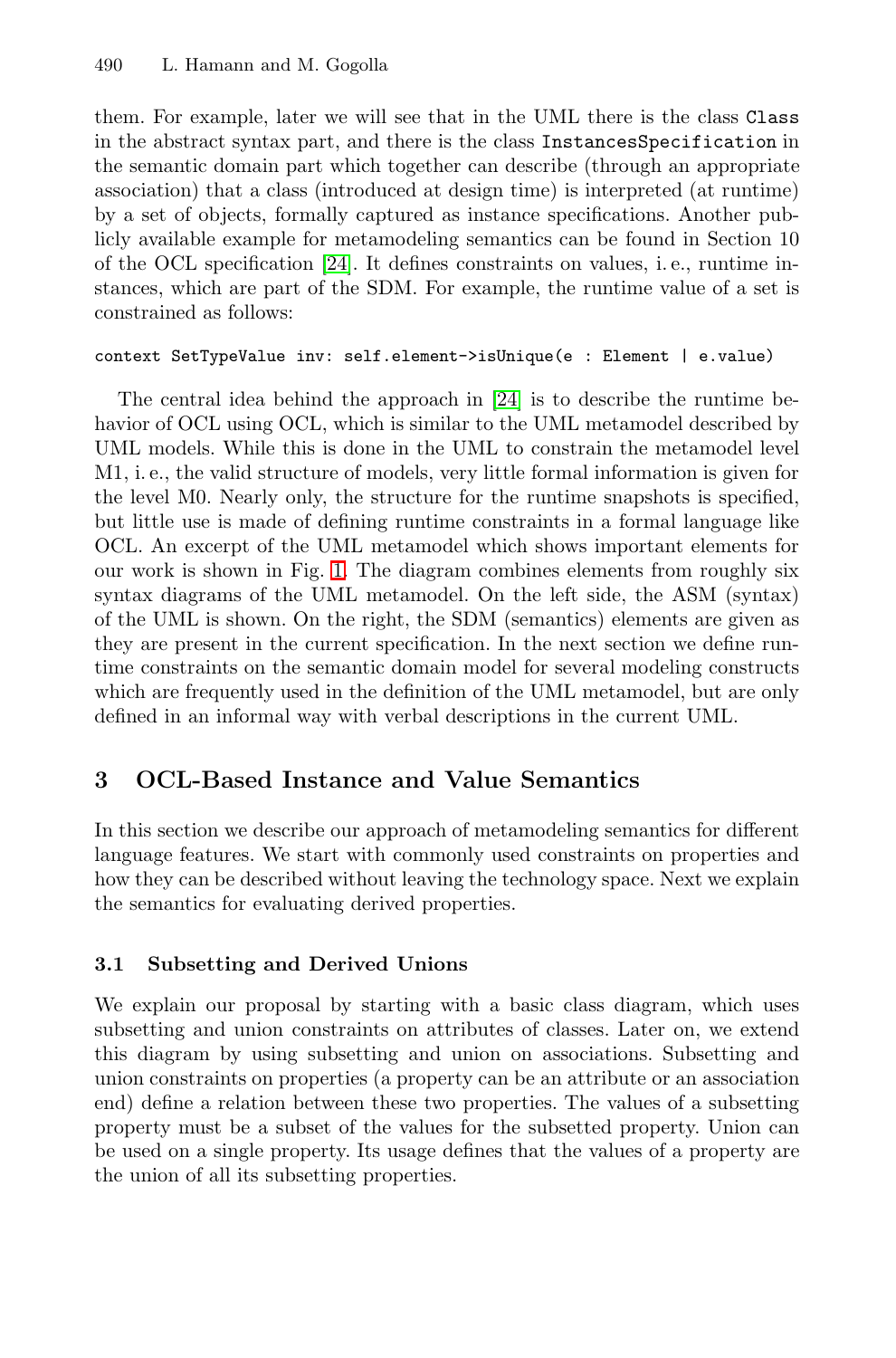

<span id="page-3-0"></span>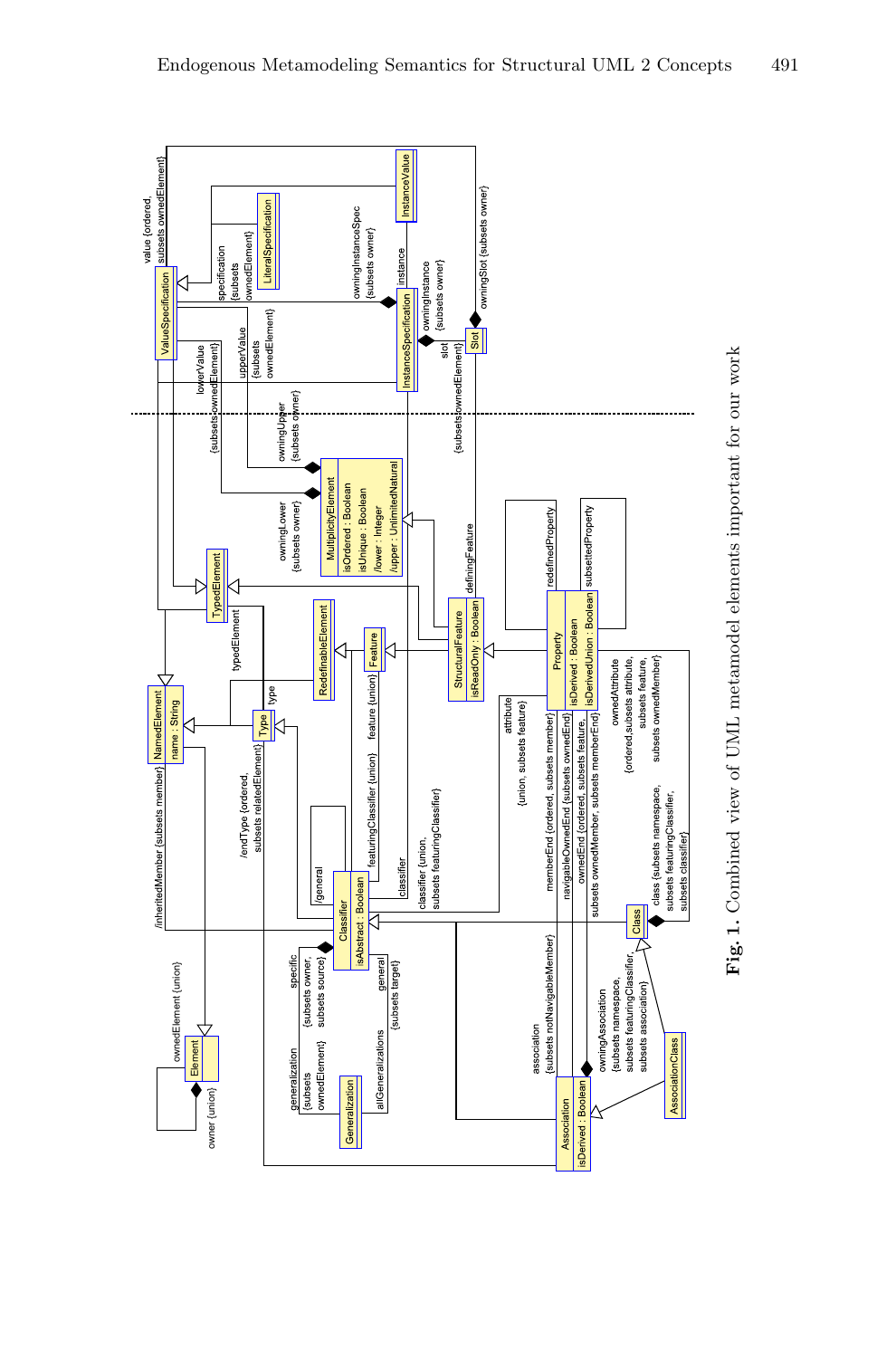Figure 2 shows a simple model of vehicles (c. f. [4]). A vehicle consists of vehicle parts. For a car, information about the front and back wheels is added to the class Car. Because these wheels are part of the overall vehicle, the properties front and back are marked as subsets of the general property part. The property part itself is marked as a derived union of all of its subsets. Furthermore, the subsetting properties restrict the lower and upper bounds of the wheels to the common number of wheels for a car (2 is equivalent to 2..2). A valid object



**Fig. 2.** Class diagram using subsets and union on attributes

diagram w. r. t. the given class diagram is shown in Fig 3. For this simple diagram, one can see directly that the intended constraints are fulfilled. However, for more complicated models, an automatic validation is required. If the used modeling language would not provide subsets and union constraints, a modeler could still specify constraints on the classes Vehicle and Car:

```
ar= self.oclAsType(Car) in
   selfCar <> null implies self.part = selfCar.front->union(selfCar.back)
context Car inv frontIsSubset: self.part->includesAll(self.front)
context Car inv backIsSubset: self.part->includesAll(self.back)
```
However, these constraints would strongly couple the abstract class Vehicle and its subclass Car, because Vehicle needs information about its subclasses to validate the union constraint. This breaks well-known design guidelines. The above constraints are similar to the generated constraints from [20]. Using such an automatic approach would reduce the coupling.



**Fig. 3.** A valid object diagram of the class diagram shown in Fig. 2

To allow a generic usage of these constraints the UML provides the ability to specify subset relations between properties using a reflexive association on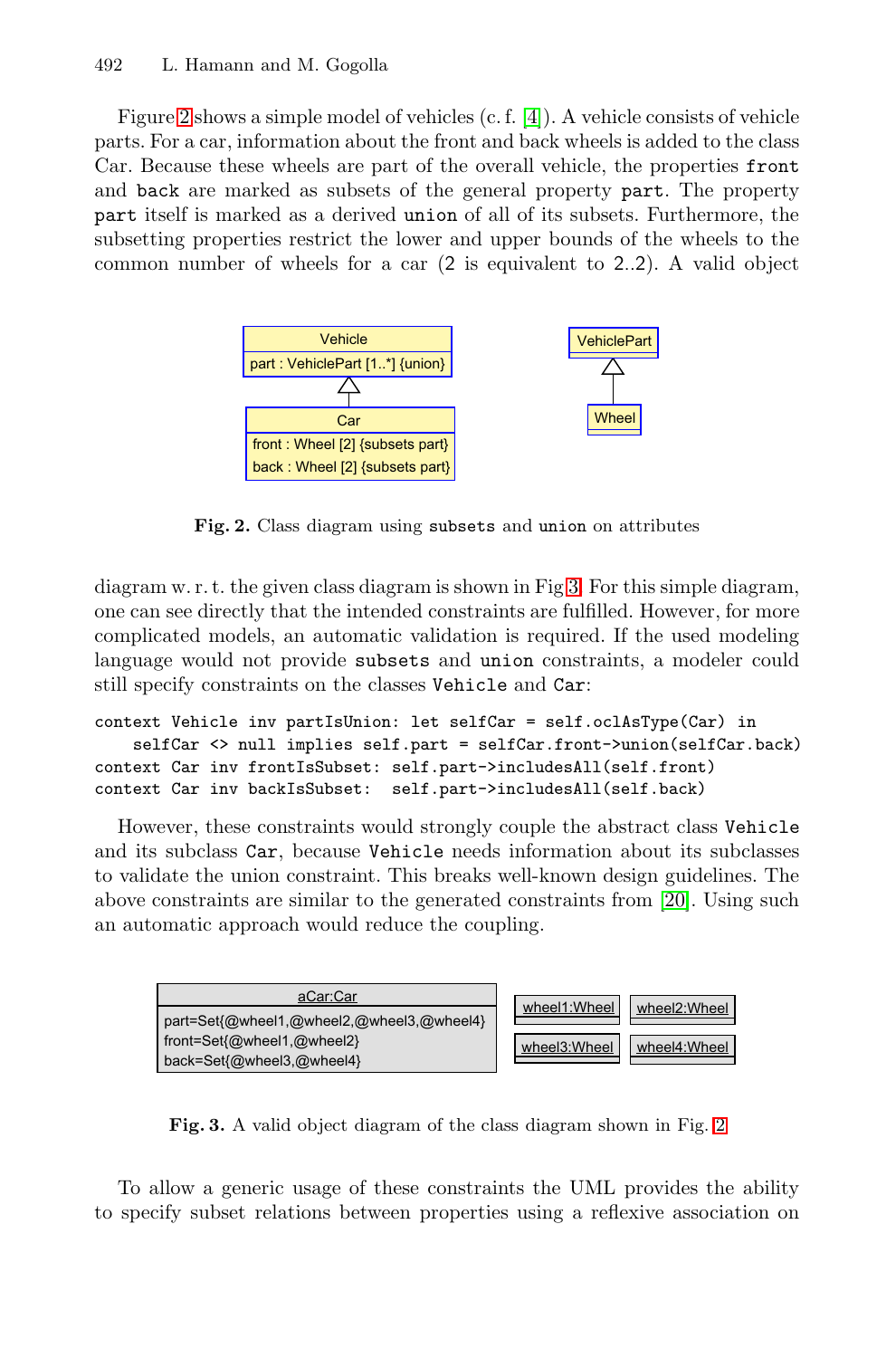Property (which represents class attributes and association ends) and to mark a property as a derived union (see Fig. 1). Further, several well-formedness OCL rules are given, to ensure the syntactical correctness of the usage. For example, the type of the subsetting property must conform to the type of the subsetted end [23, p. 126]. However, information about the semantics of the UML language element subsets is only provided textually, not in a formal way. We propose to add (what we call) runtime semantics by means of OCL constraints to the already present elements describing runtime elements. For the above example, a constraint describing the runtime semantics of subsets can be specified on the UML metaclass Slot (a slot allows, for example, to assign an attribute value to an attribute):

```
context Slot inv subsettingIsValid:
let prop = self.definingFeature.oclAsType(Property) in
(prop <> null and prop.owner.oclIsKindOf(Class)) implies
prop.subsettedProperty->forAll(subsettedProp |
 let subsettedValues = self.owningInstance.slot->
  any(definingFeature=subsettedProp).value.getValue()->asSet() in
 let currentValues = self.value.getValue()->asSet() in
 subsettedValues->includesAll(currentValues))
```
This constraint checks for each slot that defines a value or values for an attribute of a class, if it is a subset of the values defined by the slots of the subsetted properties. Because this constraint only considers attributes of classes, the navigation to the slots of the owning instance of the context slot is enough. For associations, and especially for associations with more than two ends, the calculation of the values to be considered is more complicated.

<span id="page-5-0"></span>A class diagram which makes use of subsets and union on association ends is given in Fig. 4. The previously specified attributes part and front are changed to association ends, while the attribute back is left out in order to keep the following examples at a moderate size.



**Fig. 4.** Class diagram using subsets and union on association ends

Figure 5 shows an example instantiation of the class diagram. The links shown as a solid line are inserted by the user, while the dashed links are automatically calculated by our tool, because they are part of a derived union. In our tool, all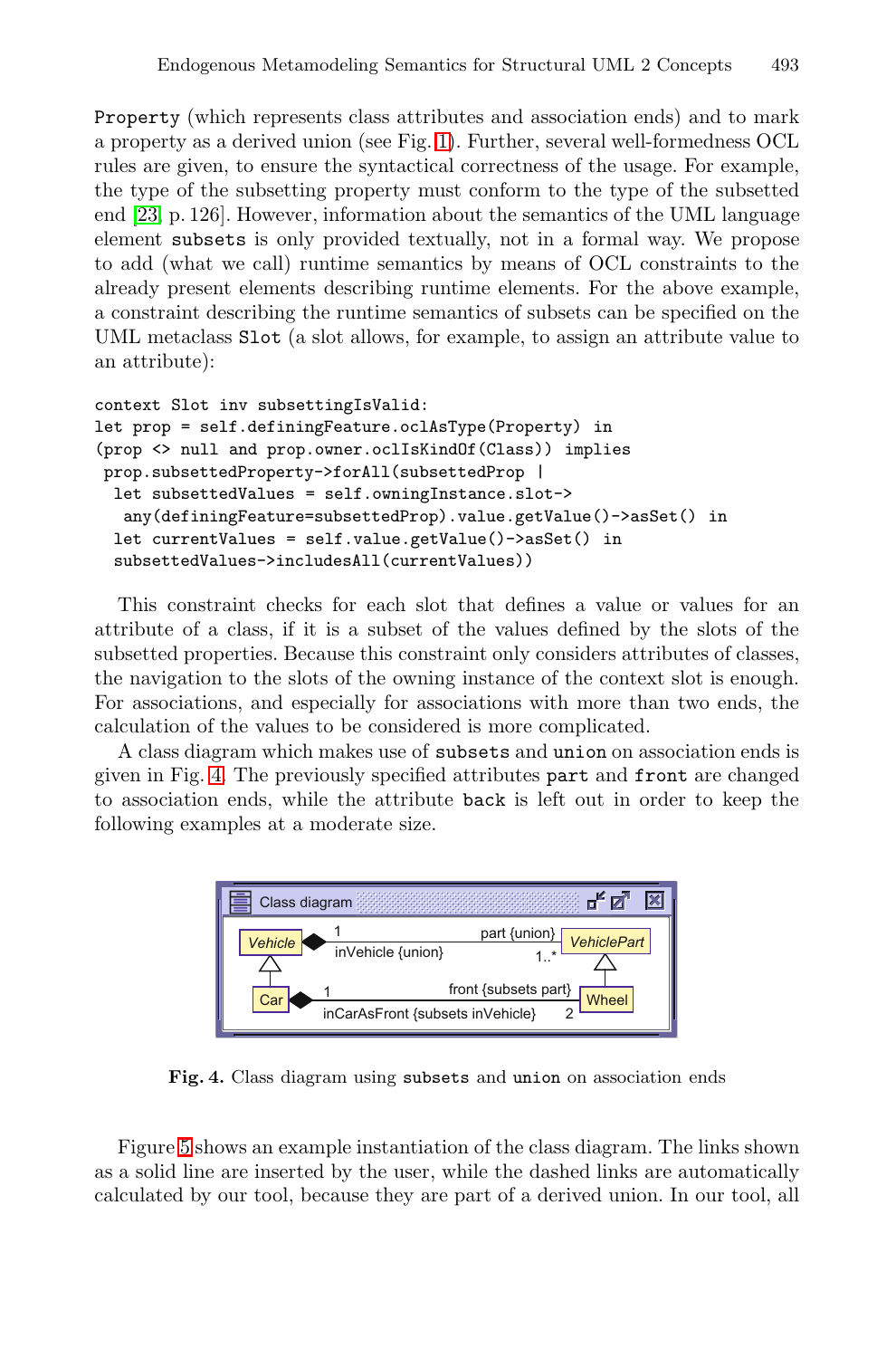

**Fig. 5.** A valid object diagram of the class diagram shown in Fig. 4

derived links (either established through a derived union or through an explicit derived association end) are shown as dashed links.

The object diagram in Fig. 6 shows an instantiation of the UML metamodel representing the class diagram of Fig. 4 at the top a[nd](#page-7-0) the object diagram shown in Fig. 5 at the bottom. This figure intentionally includes so many dashed lines and [co](#page-5-0)mpositions, in order to show the inherent complexity of the UML metamodel. This complexity can automatically be revealed by using our tool. In Sect. 4 we are going to explain these so-called virtual links in more detail. On the other side, these virtual links allow us to suppress certain elements in the object diagram to make it easier to be read. For example, the generalization relationships are only shown as derived links between the classes leaving out the generalization instance. To be more concrete, in the left upper part of Fig. 6 the dashed link between Class3 (Vehicle) and Class4 (Car) corresponds to the left generalization arrow in Fig. 4. We use this diagram in the following to explain an extended runtime semantics which also cov[ers](#page-16-7) associations.

<span id="page-6-0"></span>A runtime semantics for subsetting that covers attributes and association ends must consider all [tu](#page-6-0)ples of instances which are linked to a subsetted property and the set of instances linked to this tuple at the subsetting end. For the previously shown example on attributes, this tuple contains only one element, namely the defining instance, whereas for association ends of an association with *n* ends, this tuple contains  $n-1$  elements. We accomplish this by using a query operation called getConnectedObjects() which is similar to the operation Extent::linkedObjects(...) defined in t[he](#page-8-0) MOF specification[22], but covers n-ary associations, properties, and derived unio[ns.](#page-7-0) We do not show the operation in detail, because it is rather lengthy<sup>2</sup>. The query operation uses the metaclasses of the semantic domain model to obtain all connections specified for a property. For this, it navigates to all instance specifications to consider and their owned slots. If a property is defined as a derived union, this operation is recursively invoked on all properties subsetting the derived union property and collects all connected values in a single set, i. e., it builds the union of the values. To give a more detailed view of the usage of this central operation, Fig. 7 shows the result of invoking it on the property part using the state shown in Fig. 6.

<sup>2</sup> Interested readers are referred to the USE distribution which contains a well-defined subset of the UML metamodel including this operation.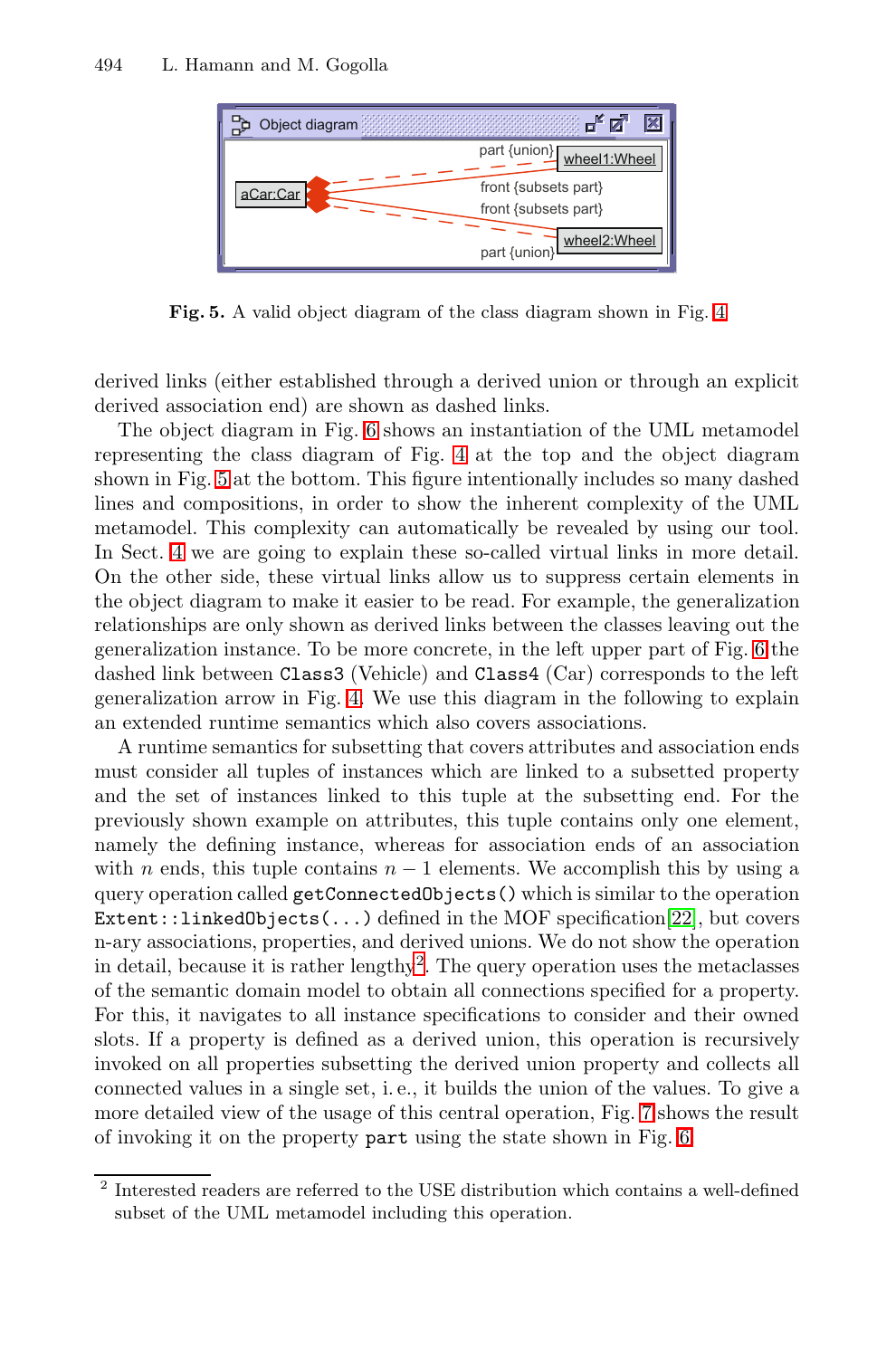

<span id="page-7-0"></span>Fig. 6. The diagrams shown in Fig. 4 and 5 as an instantiation of the UML metamodel **Fig. 6.** The diagrams shown in Fig. 4 and 5 as an instantiation of the UML metamodel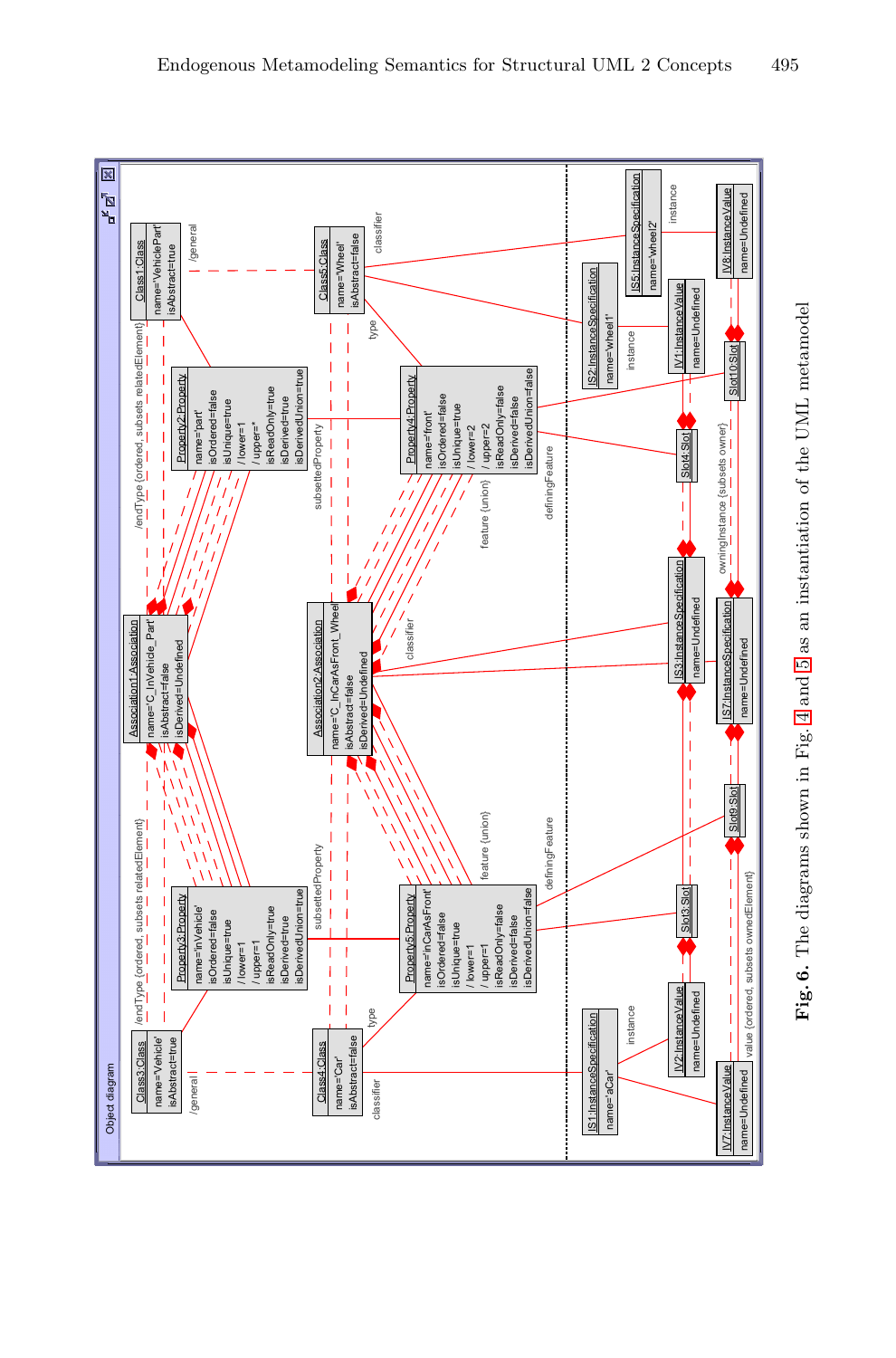<span id="page-8-0"></span>

| Enter OCL expression:                                                                   | Evaluate |  |  |  |  |
|-----------------------------------------------------------------------------------------|----------|--|--|--|--|
| Property.allInstances()->any(name='part')                                               |          |  |  |  |  |
| .getConnectedObjects()                                                                  |          |  |  |  |  |
| Result:                                                                                 | Clear    |  |  |  |  |
| Set{Tuple{source=Sequence{@IS1},conn=Set{@IV1,@IV8}}} :                                 |          |  |  |  |  |
| Set (Tuple (source: Sequence Anstance Specification) \conn: Set (Value Specification))) | Close    |  |  |  |  |

Fig. 7. Querying runtime values by using the operation getConnectedObjects()

The result is a set of tuples with two parts:

- 1. **source**: The sequence of source objects in the same order as the association ends, if the property is owned by an association.
- 2. **conn**: The objects connected to the source objects at the property.

The result of the evaluation is the calculated union of the property values for all possible source objects. Because only one vehicle (named aCar), is present in the given state, the set contains a single tuple. This tuple consists of the sequence containing the instance specification representing the object aCar and a set of values which are linked to this instance via subsetting properties of part.

Given the previously described operation getConnectedObjects(), we can define a constraint which ensures the subsetting semantics:

```
1 context Property inv subsettingIsValid:
2 let subsetLinks = self.getConnectedObjects() in
3 self.subsettedProperty->forAll(supersetProperty |
4 let supersetLinks = supersetProperty.getConnectedObjects() in
5 subsetLinks->forAll(t1 |
6 supersetLinks->one(t2 | t1.source=t2.source and
7 t2.conn.getValue()->asSet()->includesAll(
8 t1.conn.getValue()->asSet()))))
```
The central part of the given invariant can be seen on line 7 where the operation includesAll is used, which is the OCL way to validate, if a collection is a superset of another one. Some things need to be explained in a more detail. First, the usage of the operation getValue():OclAny, which is an extension to the UML metaclass ValueSpecification, is required to be able to get the concrete value of a value specification. The UML metamodel defines several operations on this class for retrieving basic types like stringValue():String but excludes a generic definition. Second, the collected values need to be converted to a set using ->asSet() (see lines 7 and 8) because values can map to the same specifications. It should be mentioned, that if evaluated at runtime, the invariant only validates the union calculation if subsets is used in the context of a derived union. If subsets is used on a property which is not a derived union, the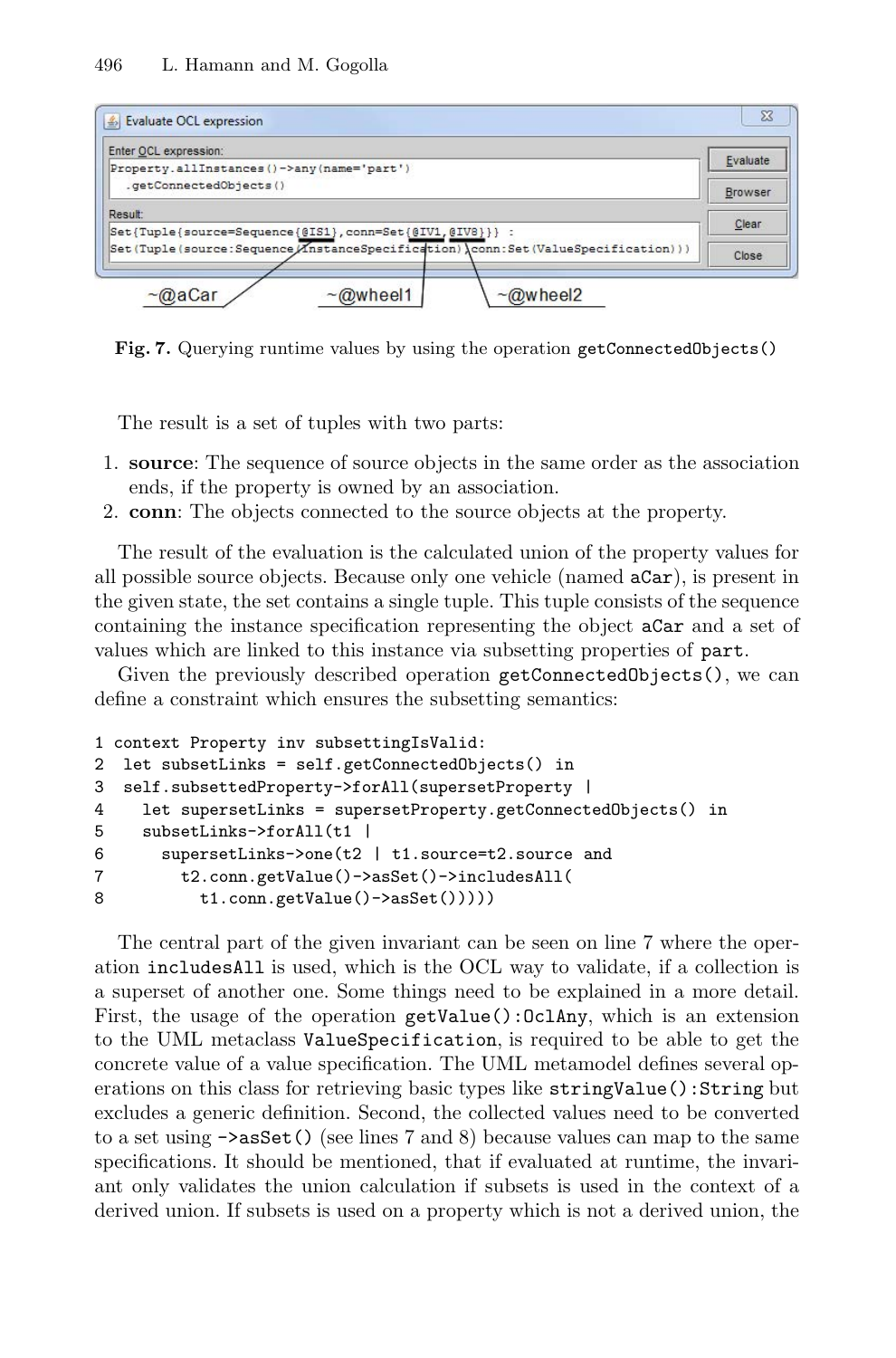constraint validates the user defined structure. Including the described invariant and similar invariants for other runtime elements, adds a precise definition of its semantics to the modeling language.

# **3.2 Derived Properties**

Derived properties are widely used during the specification of models and metamodels, because they allow to shorten certain expressions and to assign associated elements an exact meaning by naming them. If a formal expression is given which describes how to calculate the values of the derived properties, the definition of the metamodel is even stronger. If the derived property is marked as read only, a query language can be used to evaluate these derive expressions. Writable derived properties are allowed for example in the UML, but we exclude this type of properties, because the computational overhead of computing the inverse values would be too high. Furthermore, only bijective derive expressions can be used. Fo[r ex](#page-16-0)ample, an attribute weight for the class Car used in the example could be derived as follows:

#### context Car::weight:Integer derive: self.part.weight->sum()

Assigning a value to the attribute weight of [a](#page-16-3) [ca](#page-16-3)r cannot lead to a single result in the weights of the parts. A common way to overcome this issue is to use a declarative approach like it is done in the UML specification by using invariants for a derive expression [23, p. 128]. This transfers the responsibility to set the correct derived values or the inverse direction to an implementation. Therefore, the UML metamodel excludes the ability to add a derive expression to a property like it is done with default values. Whereas, the OCL specification links to the UML metamodel for the placement of derive expressions [24, p. 182]. We propose to add such a possibility, to allow the specification of the runtime semantics of derived read only properties. For this, we extend the metamodel by defining an additional association between Property and ValueSpecification. To ensure, that a derived expression is only used on read only properties, the following well-formedness rule needs to be added:

#### context Property inv: self.derivedValue <> null implies self.readOnly

The context of such a derive expression used during evaluation is related to the previously explained semantics of subsets and union. To recapitulate the essentials, for a generic solution it is necessary to consider the combinations of source objects and their connected objects. Only this allows to use derived association ends on associations with more than two association ends and further allows the evaluation of backward navigations, i. e., from a derived end to an opposite end. The major difference to the validation of subsetting is, that only if a derived association end of a binary association or an attribute are the target of a navigation, the source objects are known. If a navigation uses instead the derived end as the source, for all possible combinations of the connected end types the expression needs to be evaluated and checked if the source object of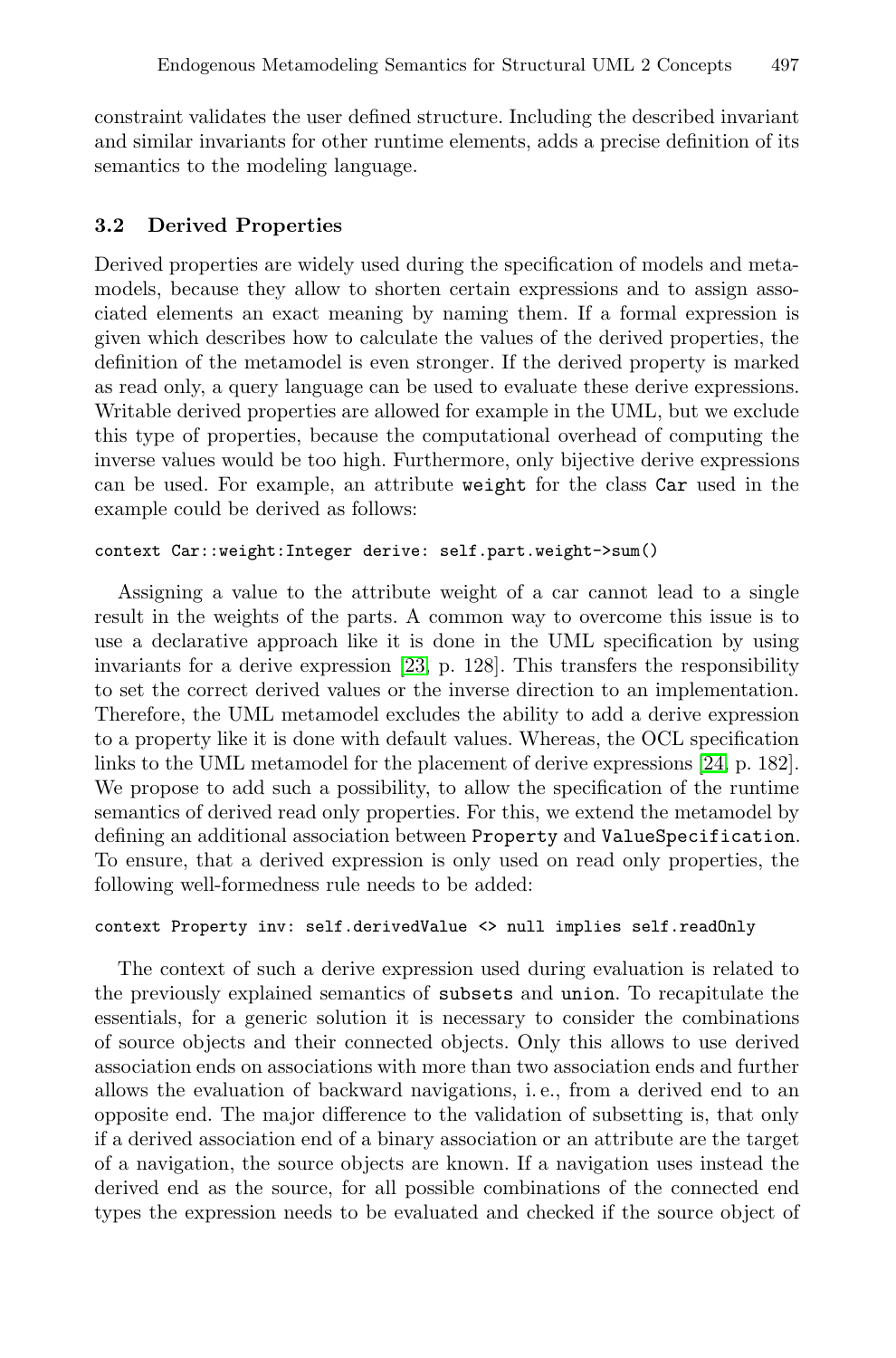the navigation is in the result. As an example consider the derived association end /general of the reflexive association defined on the class Classifier shown in Fig. 1. The UML specification defines the derived end using a constraint on classifier as follows [23, p.  $52\frac{3}{3}$ :

#### general = self.generalization.general->asSet()

<span id="page-10-0"></span>Used as a derive expression, the result for a navigation from a classifier instance to the association end general can be calculated using the source instance as the context object self. For the opposite direction of the navigation, i. e., navigating from a classifier instance to its subclasses, the derive expression needs to be evaluated for all instances of Classifier:

#### superclass = Classifier.allInstances()->select(general->includes(self))

For n-ary associations navigating to the derived association end, the derive expression needs to be evaluated with each combination of the source object and all possible instances at the other ends (excluding the derived end). The resulting set is the union of all evaluation results. If a navigation starts at the derived end of an n-ary association, the calculation is similar to the case of navigating backward in a binary association. Except, that the evaluation is performed for the cross product of all instances which can participate in the association. This means all instances of the end types except the derived end.

# **4 Tool Based Validation**

Because of the endogenous nature of the semantics described in the previous chapter, they were developed in parallel to extensions to a modeling tool. To validate the structural constraints used inside the UML metamodel, these were added to the tool, which allowed us to represent greater parts of the metamodel. Using a tool based validation approach and extending it in a step-wise manner added a reverse link to the specification of the runtime semantics. Without a validation tool, it is rather hopeless to bring a metamodel including well-defined semantics for a modeling language to a consistent stat[e.](#page-15-2) [Usin](#page-16-8)g a modeling tool to validate its modeling language, like the bootstrapping approach used for compilers, allows to discover issues beyond syntactical errors in an early state. For example, only after using derived unions in combination with derived association ends we discovered an infinite recursive definitions at the metamodel level in the current UML standard. In this particular case, a derived association end was used inside a union and the derive expression used this union. In the following parts of this section, we explain some beneficial features supporting the definition of (meta-)models which are integrated in our modeling tool USE [11,30]. Additional supporting features are beyond the scope of this paper, but can be

<sup>&</sup>lt;sup>3</sup> The constraint has slightly been modified to be more expressive. In detail, the body of the operation Classifier::parent() was embedded into the constraint. Further, asSet() was added to establish type soundness.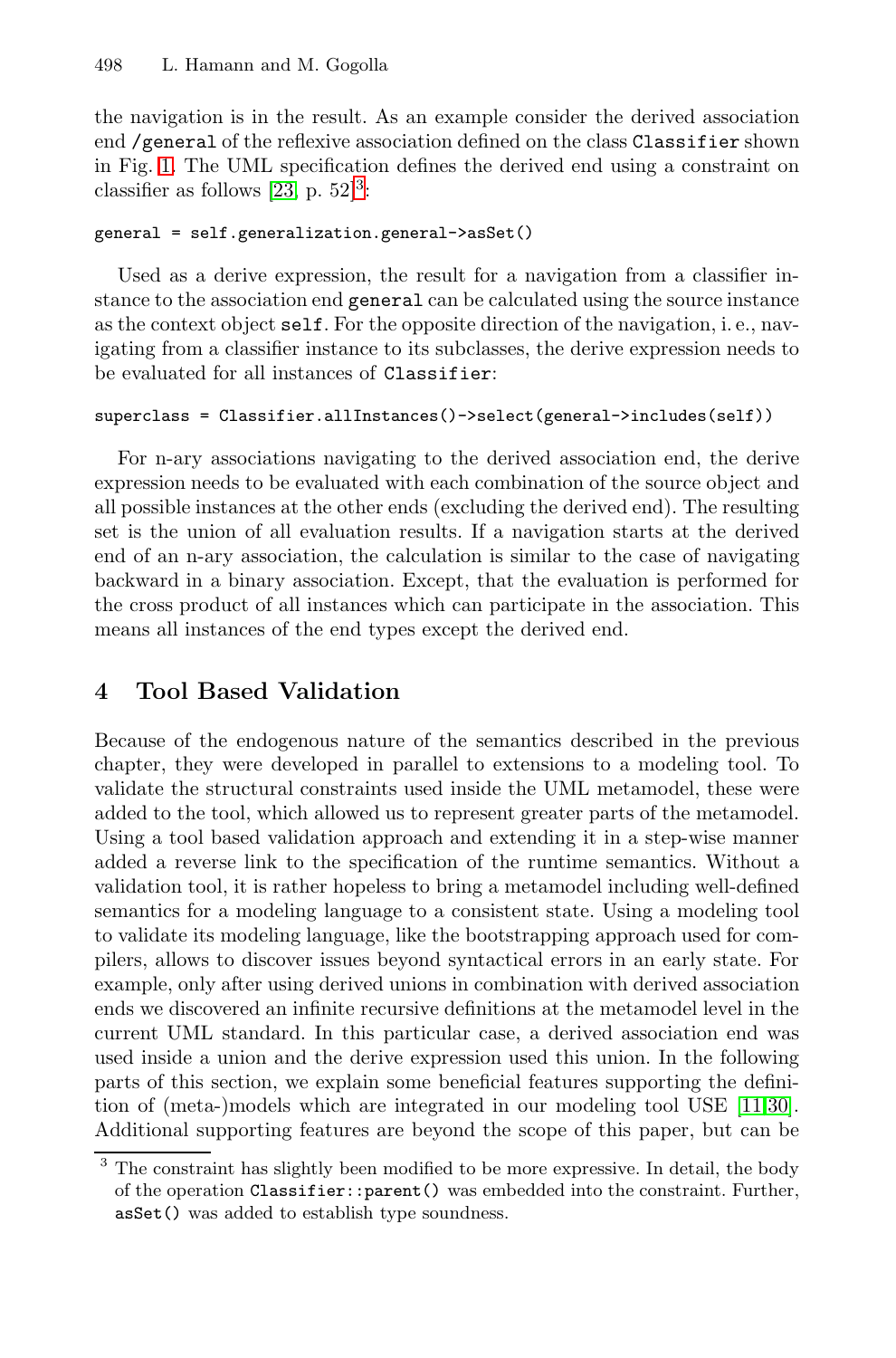found in several publications of our group, e. g., [13,14,12]. Such a left out feature is the po[ssi](#page-11-0)bility to evaluate the specified constraints on a model instance, which was used to validate the invariants presented in this paper.

During the development of a metamodel, already on the syntactical level the usage of automatically generated dynamic views can support the user. While the size of a model increases, the usage of the modeling elements discussed in this paper (subsets, union and derived properties) can get unmanageable without adequate support by a tool. USE provides a comprehensive view which provides information about these elements defined for an association. An example of this view is presented in Fig. 8. It shows the derived union association specified between the metaclasses Classifier and Feature in the UML metamodel. A user can directly see which associations are related to the selected one and what kind of relations are defined. Implicit information, like for example a missing subsets on the opposite end is highlighted.

<span id="page-11-0"></span>

|                                  |                 |      | Association             |                      | A Classifier FeaturingClassifier Feature Feature |         |                |                          |                    |                         |             |                           |  |
|----------------------------------|-----------------|------|-------------------------|----------------------|--------------------------------------------------|---------|----------------|--------------------------|--------------------|-------------------------|-------------|---------------------------|--|
| Rolename                         | <b>Type</b>     | Mul. |                         | <b>Union Derived</b> | <b>Subsets</b>                                   | Count 1 | <b>College</b> | <b>Subsets</b><br>$\sim$ | Derived Union Mul. |                         | <b>Type</b> | Rolename                  |  |
| featuringClassifier              | Classifier      |      | v                       |                      |                                                  |         | 1.11           |                          |                    | V                       | Feature     | feature                   |  |
| linterface                       | Interface       | 0.1  |                         |                      | featuringClassifier                              |         | $\sim$         | feature                  |                    |                         |             | Operation owned Operation |  |
| datatype                         | <b>DataTvpe</b> | 0.1  |                         |                      | featuringClassifier                              |         | $\sim$         | feature                  |                    |                         |             | Operation owned Operation |  |
| datatype                         | <b>DataTvpe</b> | 0.1  |                         |                      | classifier, featuringClassifier                  |         | W.             | attribute, feature       |                    |                         |             | Property ownedAttribute   |  |
| classifier                       | Classifier      | 0.1  | $\overline{\mathbf{v}}$ |                      | featuringClassifier                              |         | $\cdots$       | feature                  |                    | $\overline{\mathbf{v}}$ | Property    | attribute                 |  |
| owningAssociation Association 01 |                 |      |                         |                      | featuringClassifier                              |         | .              | feature                  |                    |                         | Property    | ownedEnd                  |  |
| notNavigableOw Interface         |                 | 0.1  |                         |                      | featuringClassifier, classifier                  |         | $\sim$         | attribute, feature       |                    |                         |             | Property ownedAttribute   |  |

**Fig. 8.** Information about association relations available in USE

Another valu[ab](#page-7-0)le functionality, which was touched slightly while explaining Fig. 5 and 6 is the automatic calculation and presentation of virtual links (presented as dashed lines) which result from associations that include a derived expression or derived unions. In Fig. 9 an in-depth view on the defined and derived links between the instances representing the composition C InCarAsFront and its [own](#page-13-1)ed end front is shown. While the three lower links are specified by the user, the upper four links are automatically presented to the user because they are part of a derived union. Another usage of virtual links is to compress diagrams as it was done in Fig. 6 by excluding the generalization instances, but still showing the generalization link between classes using the derived end /general.

Furthermore, using derived associations allows a user to model information in a different way which may be more suitable to express her intention. The USE session presented in Fig. 10 shows an example, which uses a derived ternary association to show the direct relation of associated objects. The example defines a small library model composed of classes for users, copies and books. The fact that a user can borrow copies of books is modeled by two binary associations which together link all three classes. A third association is defined, that is derived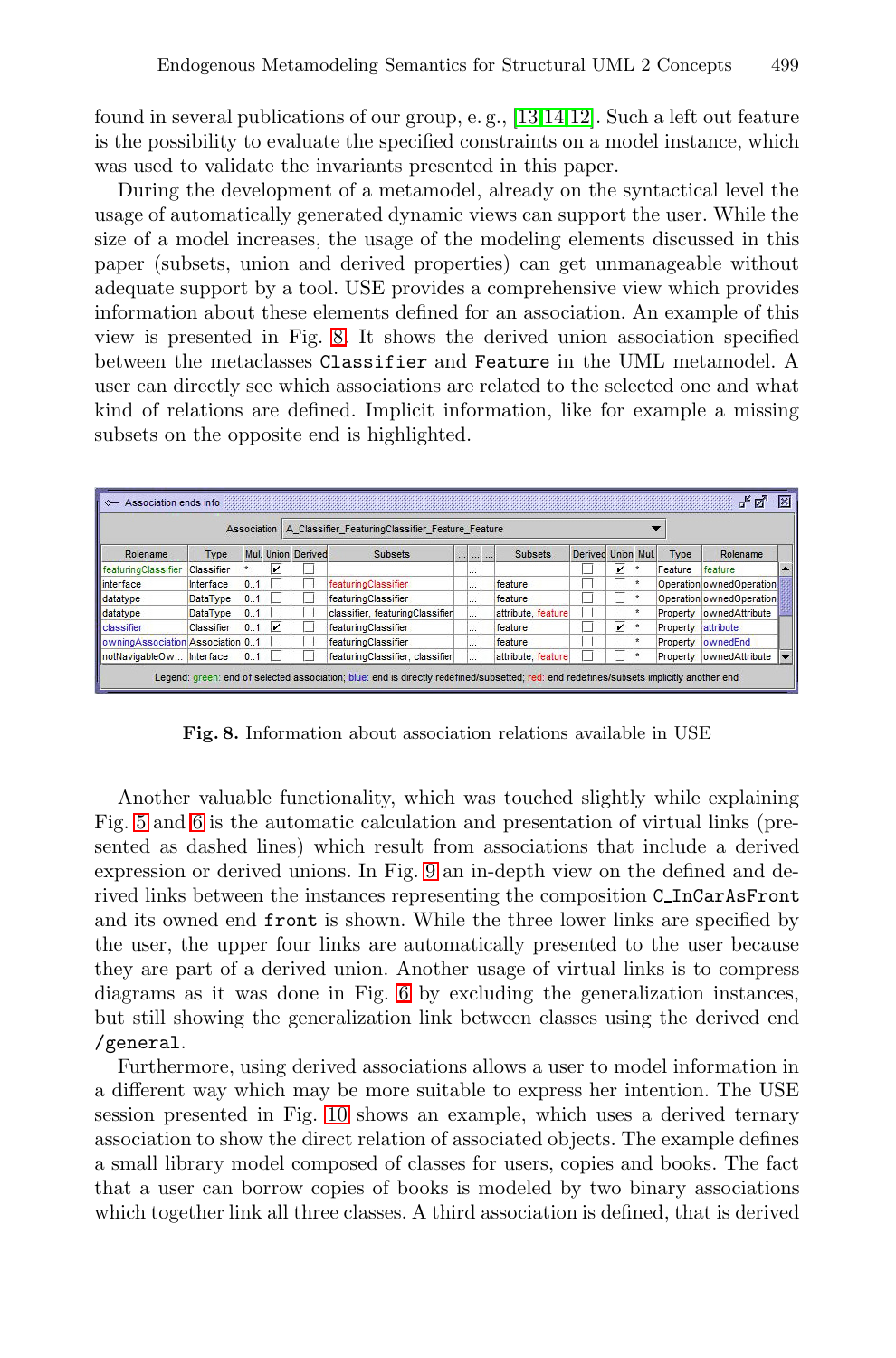| Association2:Association   | owner {union}                            | ownedElement {union}                  | Property4:Property   |  |  |  |
|----------------------------|------------------------------------------|---------------------------------------|----------------------|--|--|--|
| name='C InCarAsFront Wheel |                                          | member {union}                        | name='front'         |  |  |  |
| isAbstract=false           |                                          |                                       | isOrdered=false      |  |  |  |
| isDerived=Undefined        | featuringClassifier {union}              | feature {union}                       | isUnique=true        |  |  |  |
|                            |                                          |                                       | $/$ lower= $2$       |  |  |  |
|                            |                                          | ownedMember {union,                   | / upper=2            |  |  |  |
|                            | namespace {union, subsets owner}         | subsets ownedElement, subsets member} | isReadOnly=false     |  |  |  |
|                            |                                          |                                       | isDerived=false      |  |  |  |
|                            | association {subsets notNavigableMember} | memberEnd {ordered, subsets member}   | isDerivedUnion=false |  |  |  |
|                            |                                          |                                       |                      |  |  |  |
|                            | owningAssociation                        | ownedEnd {ordered,                    |                      |  |  |  |
|                            | {subsets featuringClassifier,            | subsets feature.                      |                      |  |  |  |
|                            | subsets namespace.                       | subsets ownedMember.                  |                      |  |  |  |
|                            | subsets association}                     | subsets memberEnd?                    |                      |  |  |  |
|                            |                                          |                                       |                      |  |  |  |
|                            | navigableOwnedEnd {subsets ownedEnd}     |                                       |                      |  |  |  |
|                            |                                          |                                       |                      |  |  |  |

**Fig. 9.** A detailed view on virtual links present in the UML metamodel instance (Fig. 6)

and combines the aforementioned associations into a single ternary one. The definition of the derived association in the concrete syntax of USE is as follows:

```
association BorrowsCombined between
 User[*] role dUser
 Copy[0..1] role dCopy derived(aUser:User,aBook:Book) =
    aUser.copy->select(c | c.book=aBook)
 Book[*] role dBook
end
```
The shown textual language is an excerpt of the language used to define UML models in USE. It is comparable to HUTN (UML Human-Usable Textual Notation) of the OMG [21]. To be able to show derived links, our language defines the keyword derive to mark an an association end as derived. The derive keyword requires an OCL expression which defines the derived links. For n-ary associations, also the naming of the parts of a combination is required to be able to evaluate an arbitrary OCL expression. In contrast to this, a derived expression on a binary association can use a single context variable self, because there is no combination of instances at association ends.

For example, to calculate the links for the association BorrowsCombined the derive expression at the association end dCopy is evaluated for all pairs of User and Book objects (these pairs are expressed by the si[gnat](#page-13-1)ure (aUser:User, aBook:Book) of the derive definition shown above. The derive expression returns all copies associated with a given pair of a user and a book. For each Copy object in the result set a link connected to the input pair and the copy object is shown in the object diagram. In addition, the example shows how one can use a multiplicity constraint on derived associations. In this example, the multiplicity constraint 0..1 in the association end dCopy excludes double borrowings (a user borrows more than one copy of the same book). The multiplicity violation of the example state is reported to the user, as can be seen at the bottom of Fig. 10.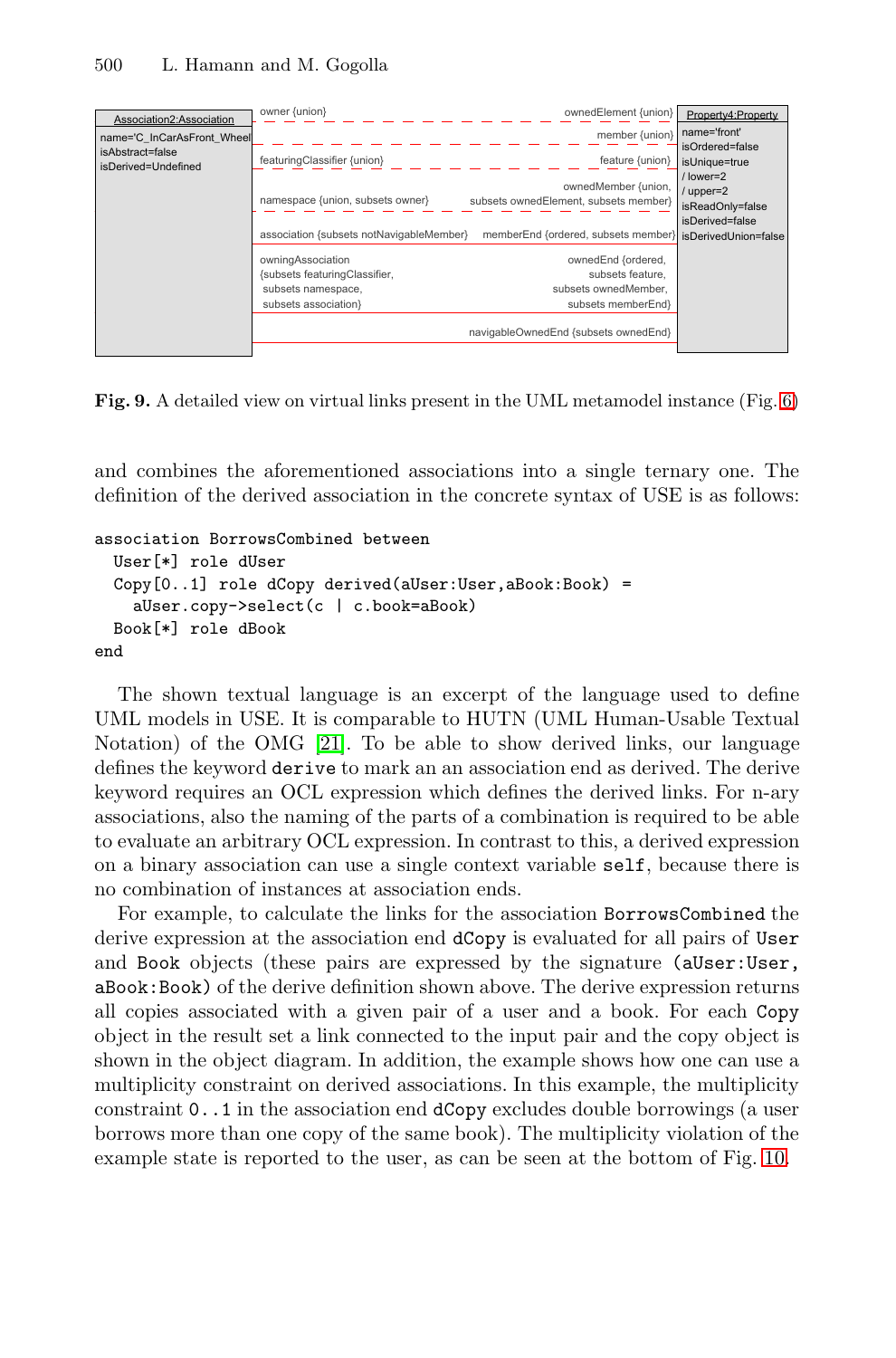<span id="page-13-0"></span>

<span id="page-13-1"></span>Endogenous Metamodeling Semantics for Structural UML 2 Concepts 501

**Fig. 10.** Screenshot of USE while validating a snapshot with derived ternary association

# **5 Related Work**

Metamodeling semantics has been used in ar[eas n](#page-16-10)ot fo[cu](#page-15-3)sed in this paper. In [8] it is applied to define the semantics of multiple inheritance using a set-theoretic based metamodel. [16] shows its application to specify the semantics of OCL, whereas [9,15] cover a detailed view on the overall topic of metamodeling semantics. A combined view of different metamodeling levels is used in [10] to specify the semantics of entity relationship diagrams and their transformation into the domain of relational schemata.

As examples for the ongoing discussion about the need of a formal semantics for UML and to what extend it should be defined, we refer to [27] and [5]. The authors of [5] discuss the benefits and drawbacks of a precise UML specification including runtime semantics from several points of view. Furthermore, the problems arising by trying to be a general purpose language for different domains implying semantic variation points is explained. We believe, that both points of view are valid, but the viewpoints change during the development process. At an early stage of design, the used modeling language could allow to violate the precise semantics. While the process continues, these violations should be more and more forbidden until a state is reached where no violation is allowed.

Beside the vast amount of publications defining the semantics of UML, e. g. [18,31,28], work covering the UML language elements presented in this paper has been done. [4] gives a descriptive insight of using union and subsets and shows its relation to composite structures.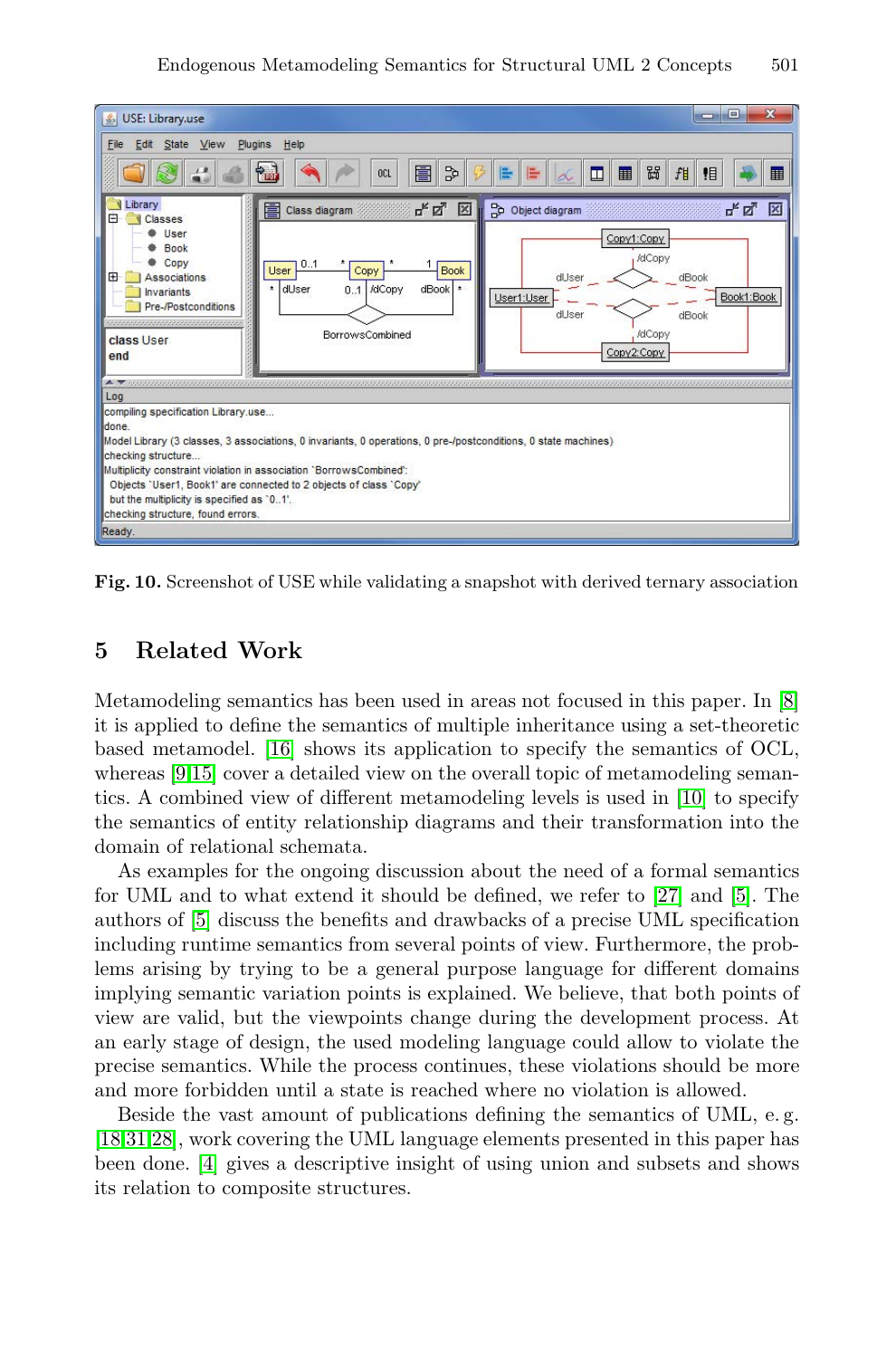Exogenous definitions of the semantics for subset and union properties have, for example, been provided in [1] using a set-t[he](#page-2-0)oretic formalization, [3,2] using graph transformations, and [19] using a so-called [pro](#page-15-4)perty oriented abstract syntax to define the semantics of what the authors call inter-association constraints (these [in](#page-15-5)clude subsets and union). These examples of exogenous definitions of semantics all require to have expertise in the respective external semantic technology space. [20] introduces a UML profile covering redefinition and other elements. While the work is similar to ours in the sense that it stays in the same technological space, the runtime semantics is enforced generating model specific OCL constraints, like the ones shown at the beginning of Sect. 3. A semantics for subsetting using the same transformation approach is given in [7]. Another transformation approach to describe the runtime semantics of UML constraints using OCL is shown in [6]. Here, the runtime semantics implied by UML compositions are translated to OCL constrains, i. e. the semantics must be defined by a transformation into a specific application model. Whereas our semantics works in a universal way, where constraints are formulated on the metamodel level [with](#page-16-11)out t[he n](#page-16-12)eed for transformation.

In this paper we presented a way to validate (meta-)model instances by creating snapshots, i. e., instantiations, of these models and by examining their behavior, for example, by checking the multiplicity constraints on an instance or by examining the current states of the defined invariants. Other approaches use automatic techniques to reason about models specified in UML/OCL. An approach like [17] could, for example, be used to find valid configurations of writable derived properties as discussed earlier in this paper. In addition, it can be used like the ones in [29] and [25] to answer questions about the satisfiability and other properties of a model.

# **6 Conclusion and Future Work**

We presented a proposal to specify the runtime semantics of a modeling language using a metamodel describing syntax and semantics in the same language. Using the same technology space reduces the overall complexity of the language description, because knowledge of other languages is not required. Furthermore, the process of specifying the language is improved, if this self describing technique is used in combination with tool-supported validation. As we have shown in Sect. 4, bringing models into being by creating snapshots can give insights into the model which are rather vague if only the static specification is used.

As future work, the application of our approach to other areas of modeling languages, for example property redefinition and association generalization, seem to be promising directions to extend our work. The covered elements of the UML metamodel for validation and the options on the user interface in our tool USE can be strengthened as well. Larger case studies with other modeling language, for example domain-specific languages, will give further feedback on the usability of the approach.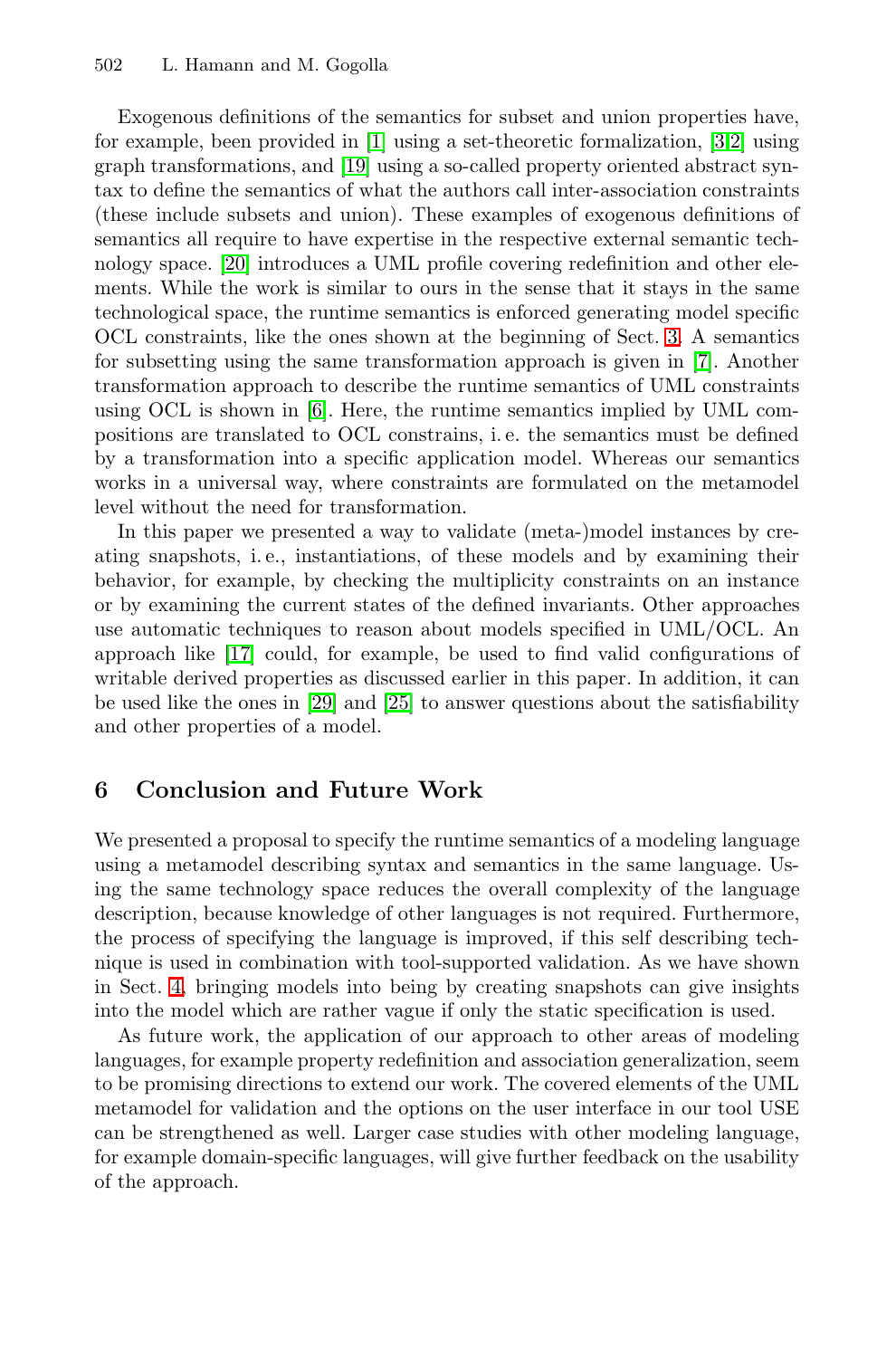# <span id="page-15-5"></span><span id="page-15-4"></span><span id="page-15-3"></span><span id="page-15-0"></span>**References**

- [1. Alanen, M., Porres, I.: A metamodeling](http://www.jot.fm/issues/issue_2004_11/column5) language supporting subset and union properties. Software and Systems Modeling 7(1), 103–124 (2008)
- 2. Amelunxen, C.: Metamodel-based Design Rule Checking and Enforcement. Ph.D. thesis, Technische Universität Darmstadt (2009), dissertation
- 3. Amelunxen, C., Schürr, A.: Formalizing Model Transformation Rules for UML/MOF 2. IET Software Journal 2(3), 204–222 (2008); Special Issue: Language Engineering
- 4. Bock, C.: UML 2 Composition Model. Journal of Object Technology 3(10), 47–73 (2004), http://www.jot.fm/issues/issue\_2004\_11/column5
- <span id="page-15-2"></span>5. Broy, M., Cengarle, M.V.: UML formal semantics: lessons learned. Software and System Modeling 10(4), 441–446 (2011)
- 6. Chavez, H.M., Shen, W.: Formalization of UML Composition in OCL. In: Miao, H., Lee, R.Y., Zeng, H., Baik, J. (eds.) ACIS-ICIS, pp. 675–680. IEEE (2012)
- 7. Costal, D., G´omez, C., Guizzardi, G.: Formal Semantics and Ontological Analysis for Understanding Subsetting, Specialization and Redefinition of Associations in UML. In: Jeusfeld, M., Delcambre, L., Ling, T.-W. (eds.) ER 2011. LNCS, vol. 6998, pp. 189–203. Springer, Heidelberg (2011)
- 8. Ducournau, R., Privat, J.: Metamodeling semantics of multiple inheritance. Science of Computer Programming 76(7), 555–586 (2011)
- 9. Engels, G., Hausmann, J.H., Heckel, R., Sauer, S.: Dynamic Meta Modeling: A Graphical Approach to the Operational Semantics of Behavioral Diagrams in UML. In: Evans, A., Caskurlu, B., Selic, B. (eds.) UML 2000. LNCS, vol. 1939, pp. 323–337. Springer, Heidelberg (2000)
- 10. Gogolla, M.: Exploring ER and RE Syntax and Semantics with Metamodel Object Diagrams. In: Nürnberg, P.J. (ed.) Proc. Metainformatics Symposium (MIS 2005). [ACM Int. Conf. Proceeding Series,](journal.ub.tu-berlin.de/eceasst/issue/view/53) vol. 214, 12 pages. ACM Press, New York (2005)
- <span id="page-15-1"></span>11. Gogolla, M., Büttner, F., Richters, M.; USE: A UML-Based Specification Environment for Validating UML and OCL. Science of Computer Programming 69, 27–34 (2007)
- 12. Gogolla, M., Hamann, L., Xu, J., Zhang, J.: Exploring (Meta-)Model Snapshots by Combining Visual and Textual Techniques. In: Gadducci, F., Mariani, L. (eds.) Proc. Workshop Graph Transformation and Visual Modeling Techniques (GTVMT 2011). ECEASST, Electronic Communications (2011), journal.ub.tu-berlin.de/eceasst/issue/view/53
- 13. Hamann, L., Hofrichter, O., Gogolla, M.: OCL-Based Runtime Monitoring of Applications with Protocol State Machines. In: Vallecillo, A., Tolvanen, J.-P., Kindler, E., Störrle, H., Kolovos, D. (eds.) ECMFA 2012. LNCS, vol. 7349, pp. 384–399. Springer, Heidelberg (2012)
- 14. Hamann, L., Hofrichter, O., Gogolla, M.: On Integrating Structure and Behavior Modeling with OCL. In: France, R.B., Kazmeier, J., Breu, R., Atkinson, C. (eds.) MoDELS 2012. LNCS, vol. 7590, pp. 235–251. Springer, Heidelberg (2012)
- 15. Hausmann, J.H.: Dynamic META modeling: a semantics description technique for visual modeling languages. Ph.D. thesis, University of Paderborn (2005)
- 16. Kleppe, A.: Object constraint language: Metamodeling semantics. In: Lano, K. (ed.) UML 2 Semantics and Applications, pp. 163–178. John Wiley & Sons, Inc. (2009)